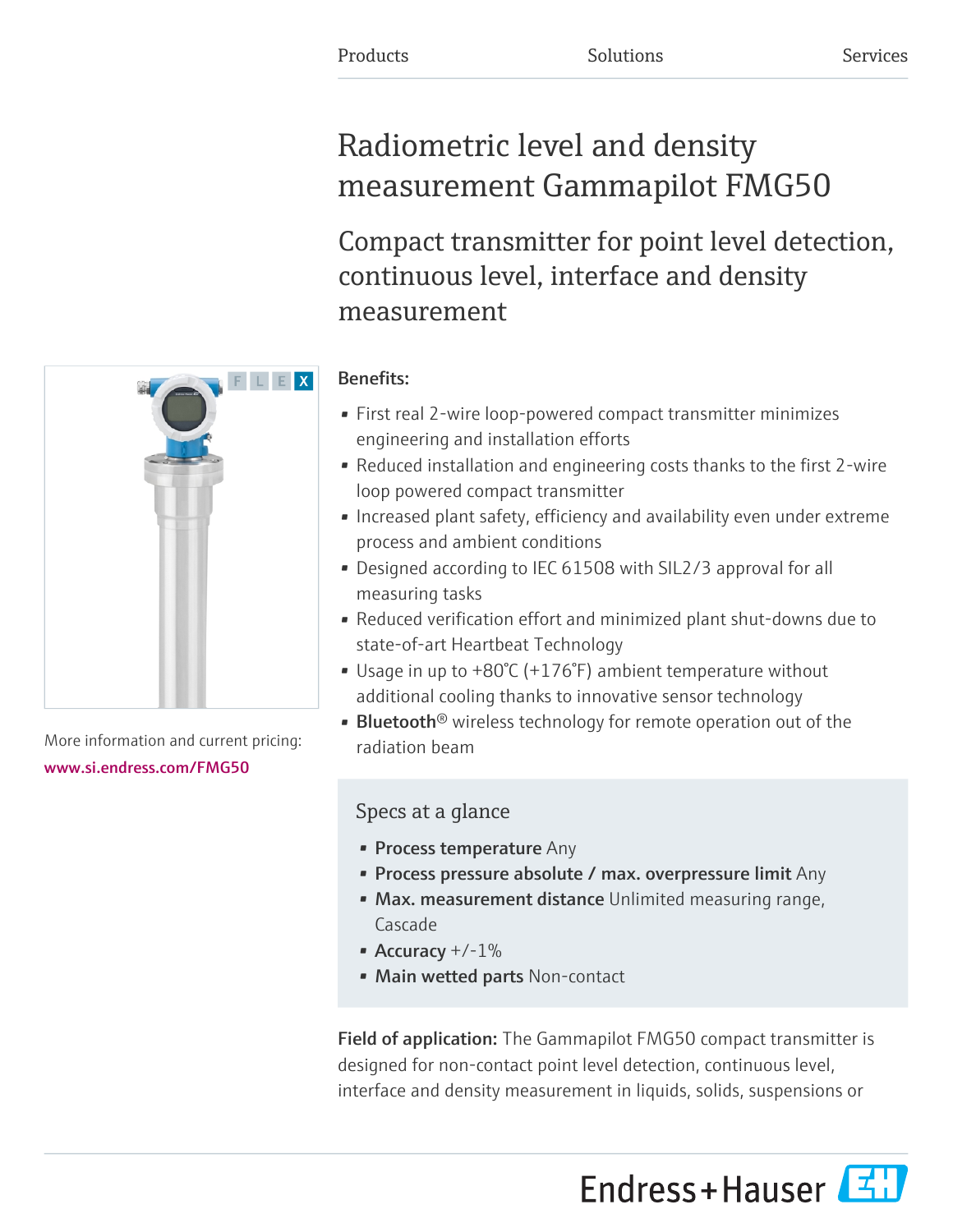sludges. As the first true 2-wire loop powered compact transmitter it minimizes engineering and installation efforts.

### Features and specifications

Continuous / Solids Measuring principle

Radiometric

### Characteristic / Application

Compact transmitter for extreme process conditions (temperature, pressure); Non-contact measuring technique

### Specialities

Heartbeat Technology, SIL 2/3 according to IEC 61508, Bluetooth® commissioning, operation and maintenance with the SmartBlue App

### Supply / Communication

2-wire loop powered

#### Accuracy

 $+/-1%$ 

#### Ambient temperature

 $-40 °C...+80 °C,$  $(-40 \degree F...+176 \degree F)$ 

#### Process temperature

Any

#### Process pressure absolute / max. overpressure limit

Any

### Main wetted parts

Non-contact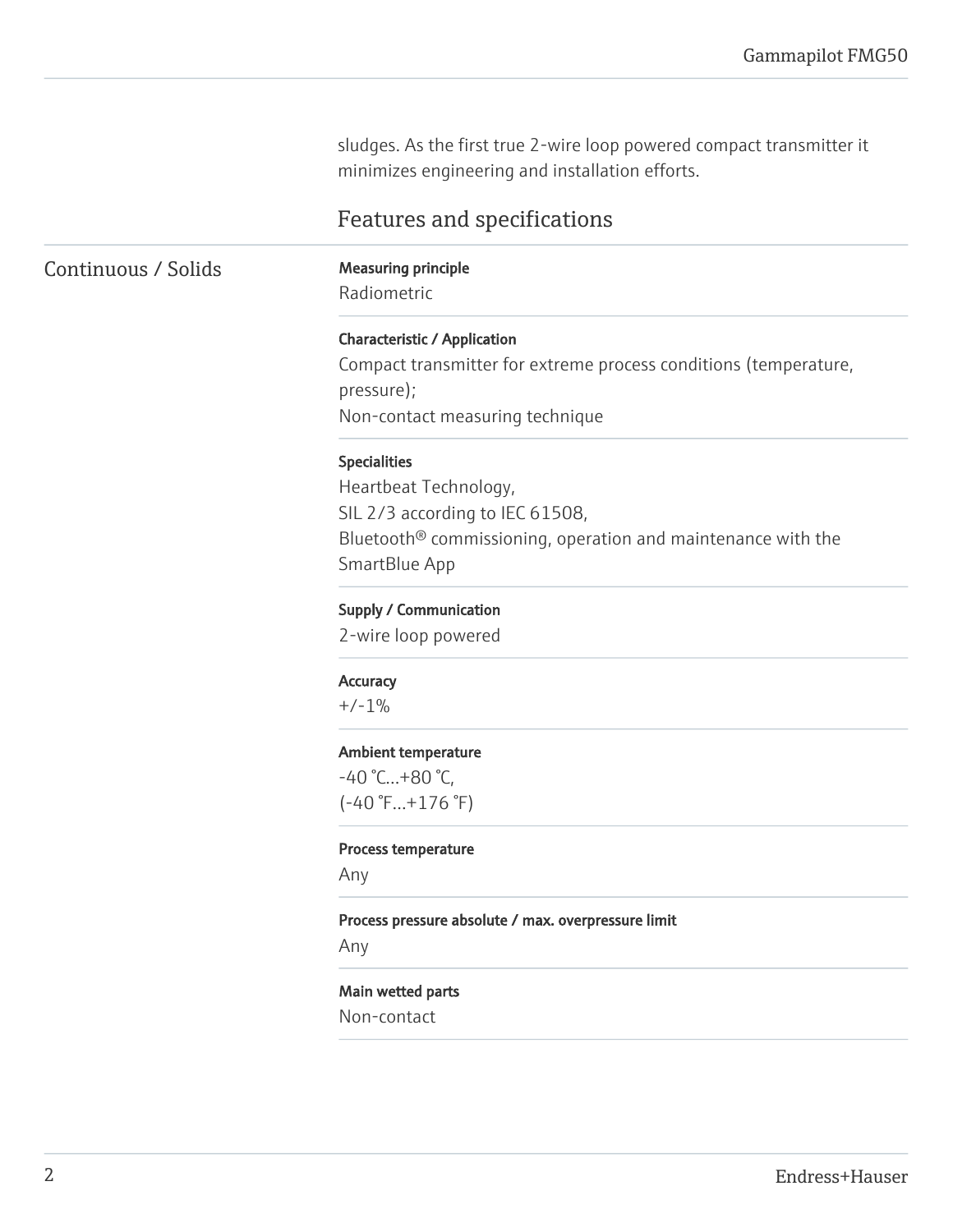### Continuous / Solids

### Process connection

Non-contact

Sensor length PVT scintillator 400 mm...3000 mm, >3000 mm cascade mode

Max. measurement distance Unlimited measuring range, Cascade

Communication 4...20 mA HART

Certificates / Approvals ATEX, IEC Ex, CSA C/US, NEPSI, INMETRO, EAC Ex, JPN Ex, KC Ex

Safety approvals Overfill protection WHG SIL 2/3

### Design approvals

EN 10204-3.1

### **Options**

Display

### Components

Isotope: FSG60, FSG61, Source container: FQG60, FQG61, FQG62, FQG63, FQG66, Mounting accessories: FHG61

Point Level / Solids Measuring principle

Radiometric Limit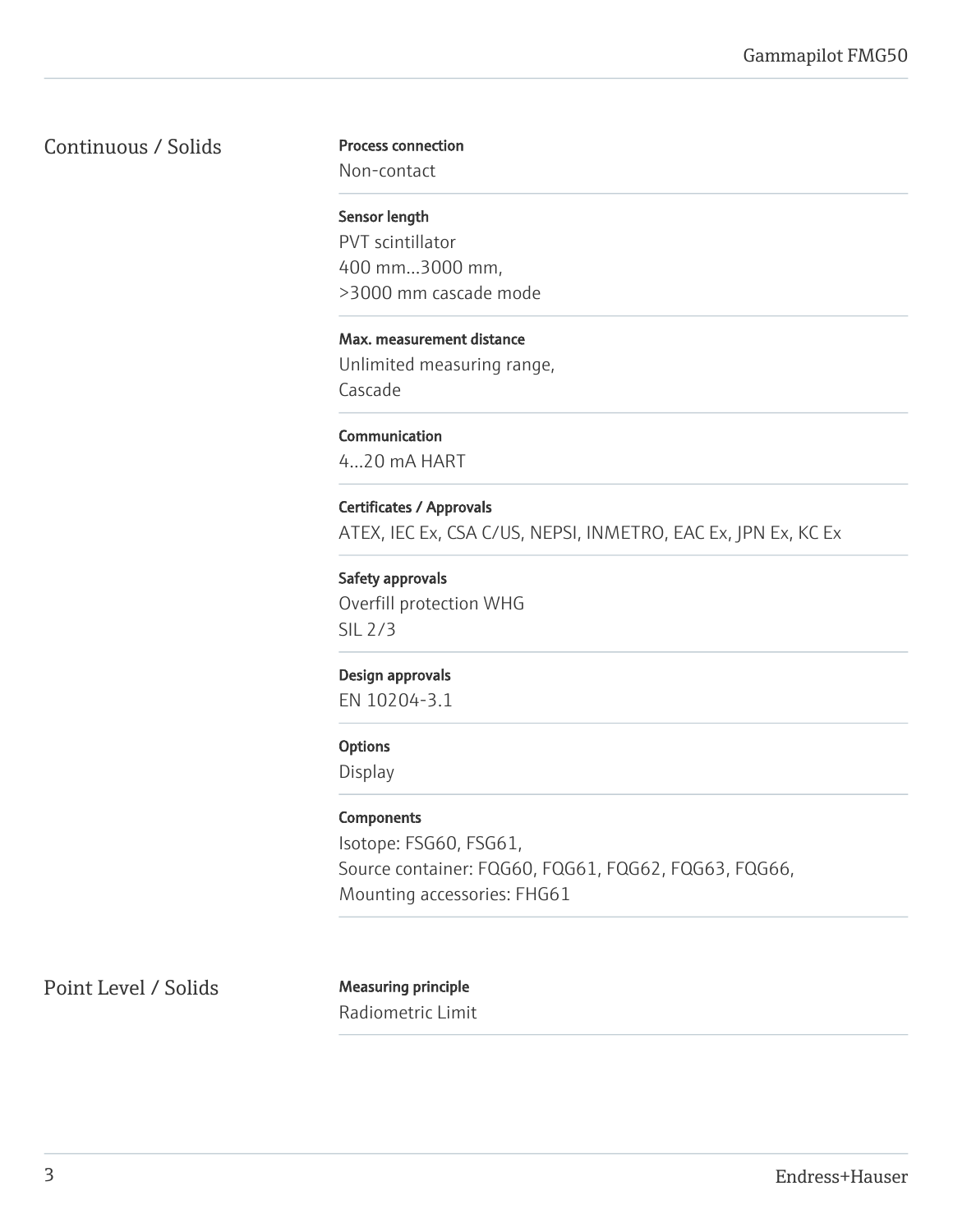### Point Level / Solids

### Characteristic / Application

Compact transmitter for extreme process conditions (temperature, pressure); Non-contact measuring technique

### Specialities

Heartbeat Technology, SIL 2/3 according to IEC 61508, Bluetooth® commissioning, operation and maintenance with the SmartBlue App

### Supply / Communication

2-wire loop powered

### Ambient temperature

 $-40 °C...+80 °C,$ (-40 °F...+176 °F)

#### Process temperature

Any

#### Process pressure absolute / max. overpressure limit

Any

### Main wetted parts

Non-contact

#### Process connection

Non-contact

### Sensor length

PVT scintillator: 200 mm...400 mm, NAI scintillator: 50 x 50 mm, 50 x 100 mm

### Communication

4...20 mA HART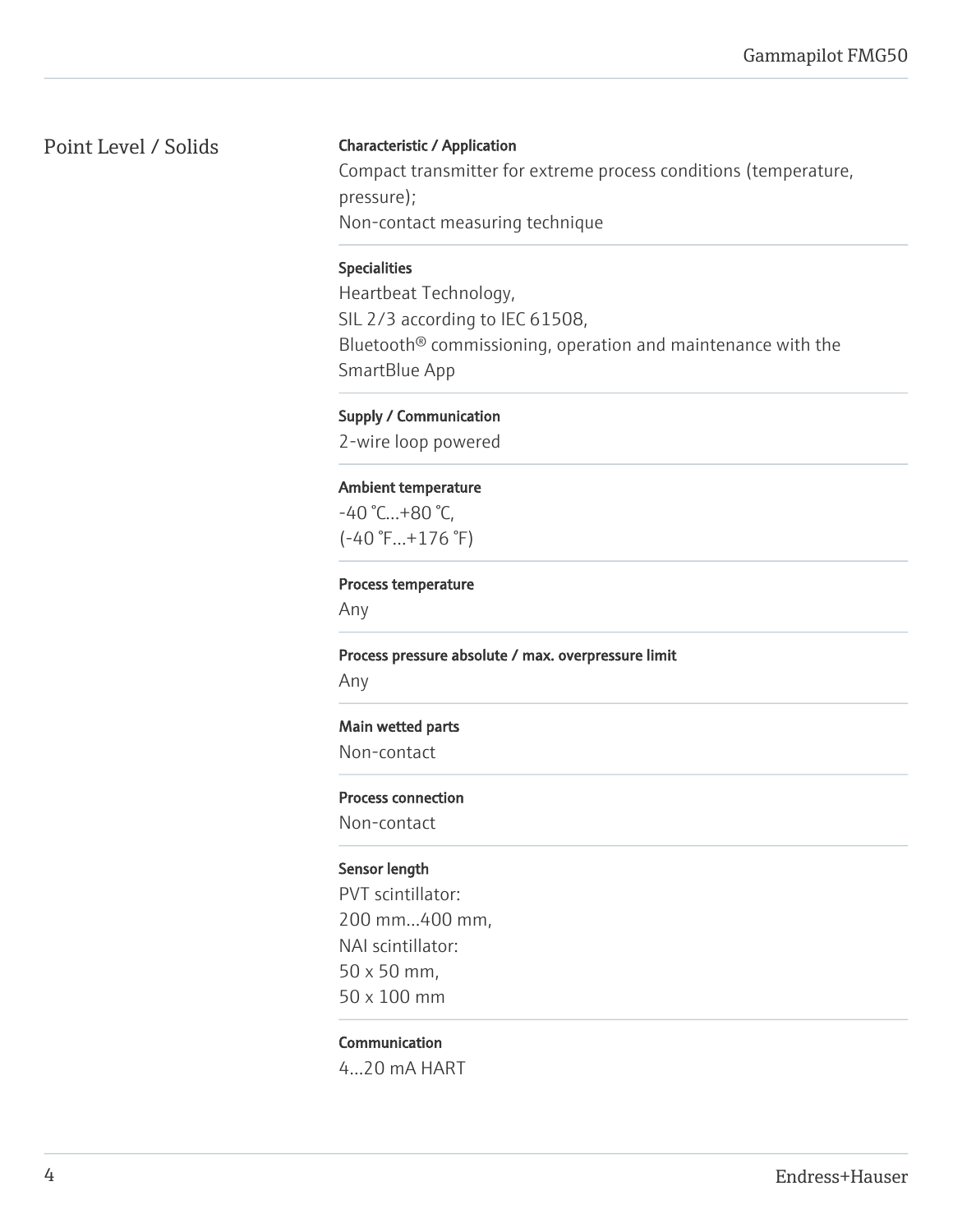### Point Level / Solids

### Certificates / Approvals

ATEX, IEC Ex, CSA C/US, NEPSI, INMETRO, EAC Ex, JPN Ex, KC Ex

Safety approvals Overfill protection WHG SIL 2/3

### Design approvals

EN 10204-3.1

### **Options**

Display

### Components

Isotope: FSG60, FSG61, Source container: FQG60, FQG61, FQG62, FQG63, FQG66, Mounting accessories: FHG61

### Density Measuring principle

Radiometric Density

Characteristic / Application Compact transmitter for extreme process conditions (temperature, pressure); Non-contact measuring technique

Supply / Communication 2-wire loop powered

Ambient temperature -40 °C...+80 °C, (-40 °F...+176 °F)

#### Process temperature

Any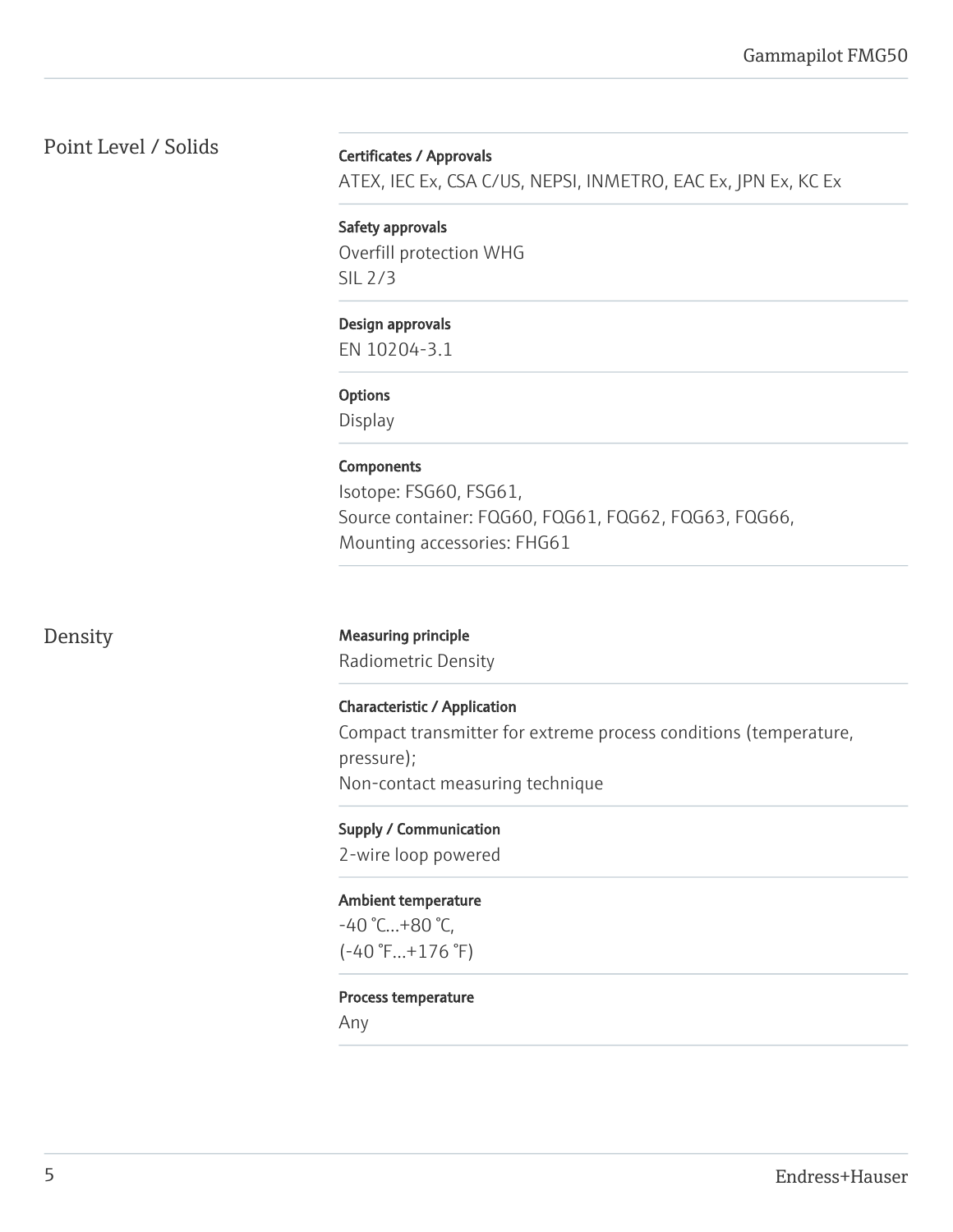### Density

### Process pressure absolute

Any

### Wetted parts

Non-contact

### Sensor length

PVT scintillator: 200 mm...400 mm, NAI scintillator: 50 x 50 mm, 50 x 100 mm

### **Output**

4...20 mA HART

### Certificates / Approvals

ATEX, IEC Ex, CSA C/US, NEPSI, INMETRO, EAC Ex, JPN Ex, KC Ex

### **Options**

Display

### Specialities

Heartbeat Technology, SIL 2/3 according to IEC 61508, Bluetooth® commissioning, operation and maintenance with the SmartBlue App

### **Components**

Isotope: FSG60, FSG61, Source container: FQG60, FQG61, FQG62, FQG63, FQG66, Mounting accessories: FHG61

Continuous / Liquids Measuring principle

Radiometric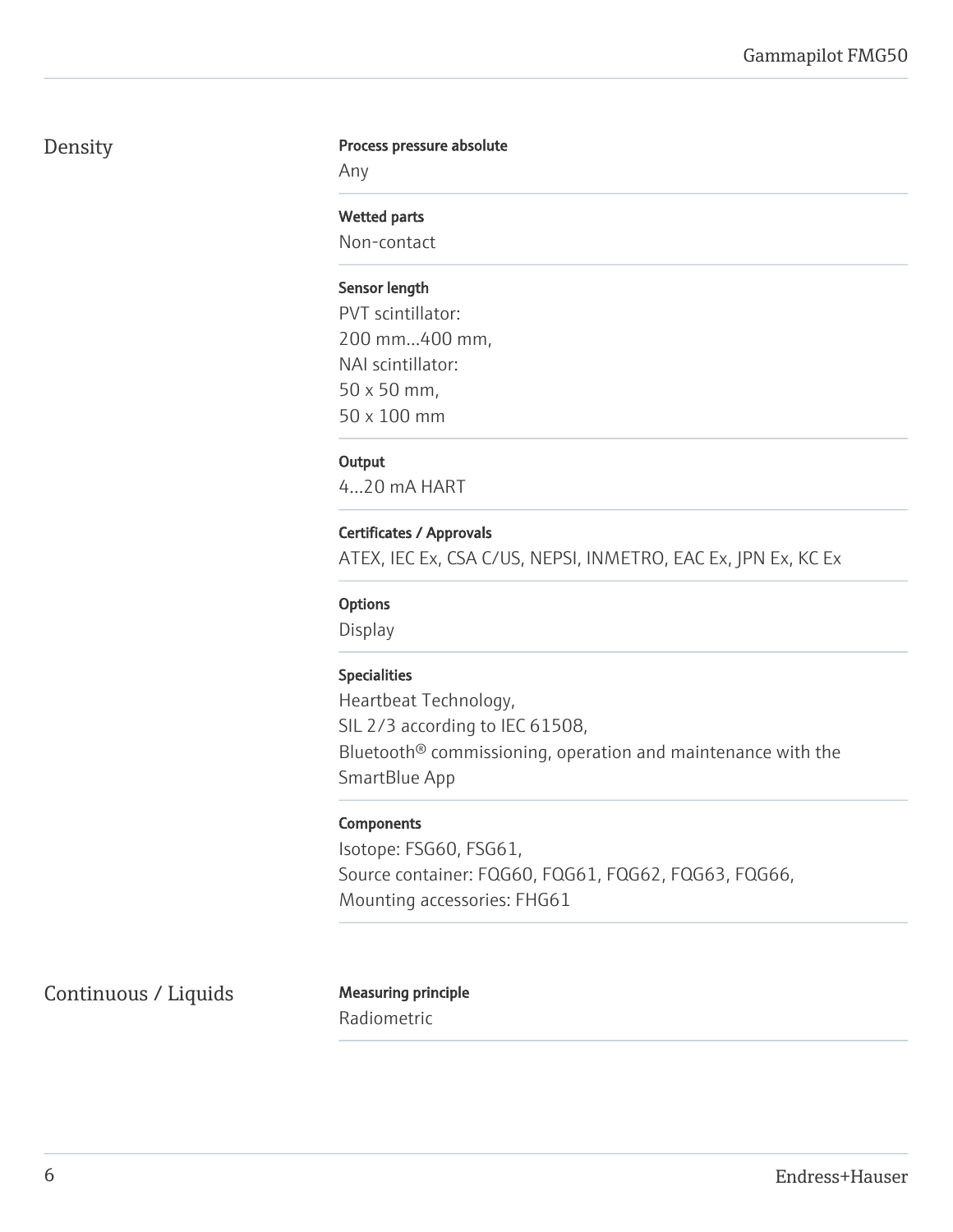### Continuous / Liquids

### Characteristic / Application

Compact transmitter for extreme process conditions (temperature, pressure); Non-contact measuring technique

### Interface measurement

Interfaces liquid / liquid also with emulsion layers Interfaces liquid / solid

### Specialities

Heartbeat Technology, SIL 2/3 according to IEC 61508, Bluetooth® commissioning, operation and maintenance with the SmartBlue App

### Supply / Communication

2-wire loop powered

### **Accuracy**

 $+/-1%$ 

### Ambient temperature

 $-40 °C...+80 °C,$ (-40 °F...+176 °F)

#### Process temperature

Any

### Process pressure absolute / max. overpressure limit

Any

### Main wetted parts

Non-contact

#### Process connection

Non-contact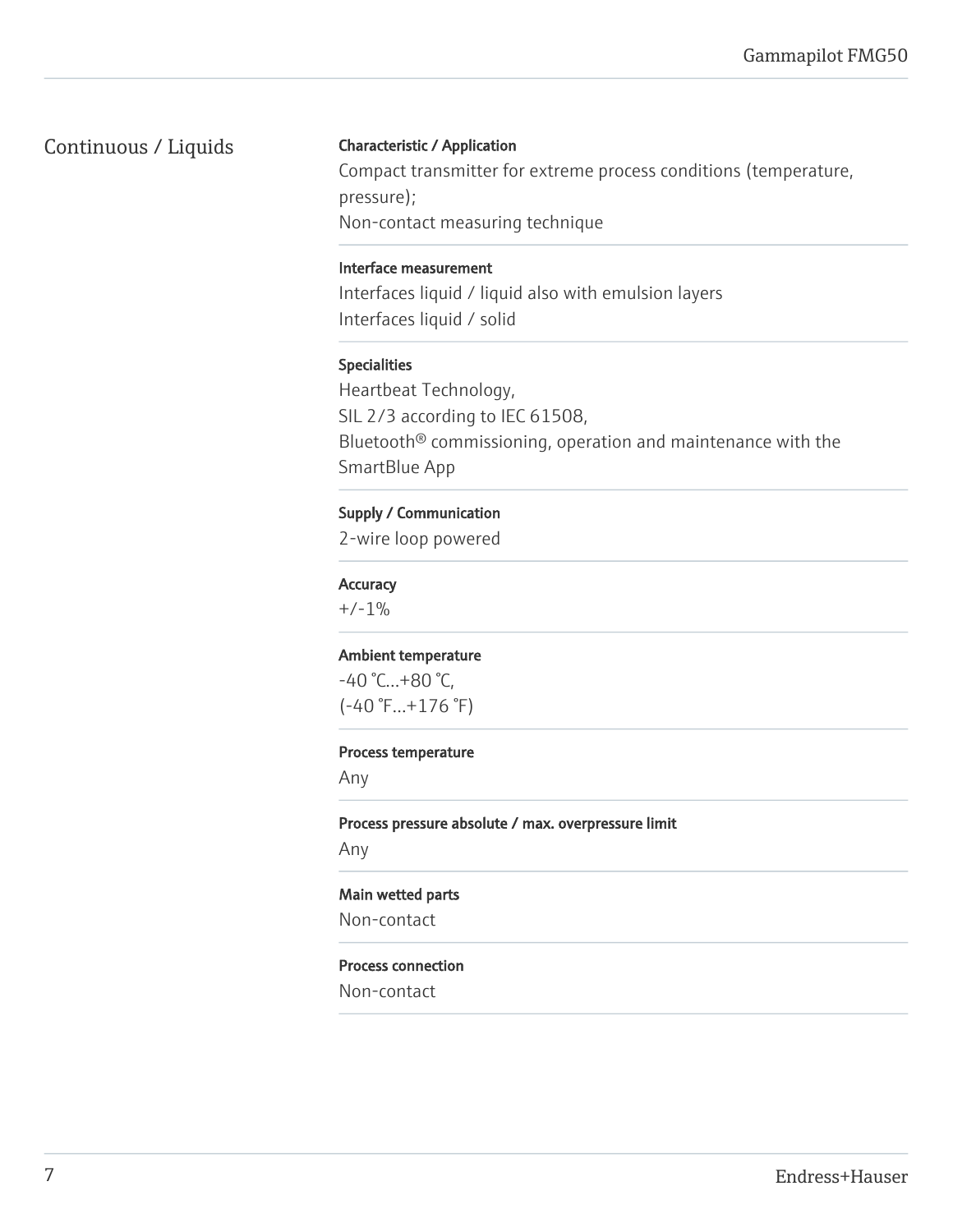### Continuous / Liquids

Sensor length

PVT scintillator 400 mm...3000 mm, >3000 mm cascade mode

### Max. measurement distance

Unlimited measuring range, Cascade

### Communication

4...20 mA HART

### Certificates / Approvals

ATEX, IEC Ex, CSA C/US, NEPSI, INMETRO, EAC Ex, JPN Ex, KC Ex

### Safety approvals

Overfill protection WHG SIL 2/3

### Design approvals

EN 10204-3.1

### **Options**

Display

### **Components**

Isotope: FSG60, FSG61, Source container: FQG60, FQG61, FQG62, FQG63, FQG66, Mounting accessories: FHG61

Point Level / Liquids Measuring principle

Radiometric Limit

### Characteristic / Application Compact transmitter for extreme process conditions (temperature, pressure); Non-contact measuring technique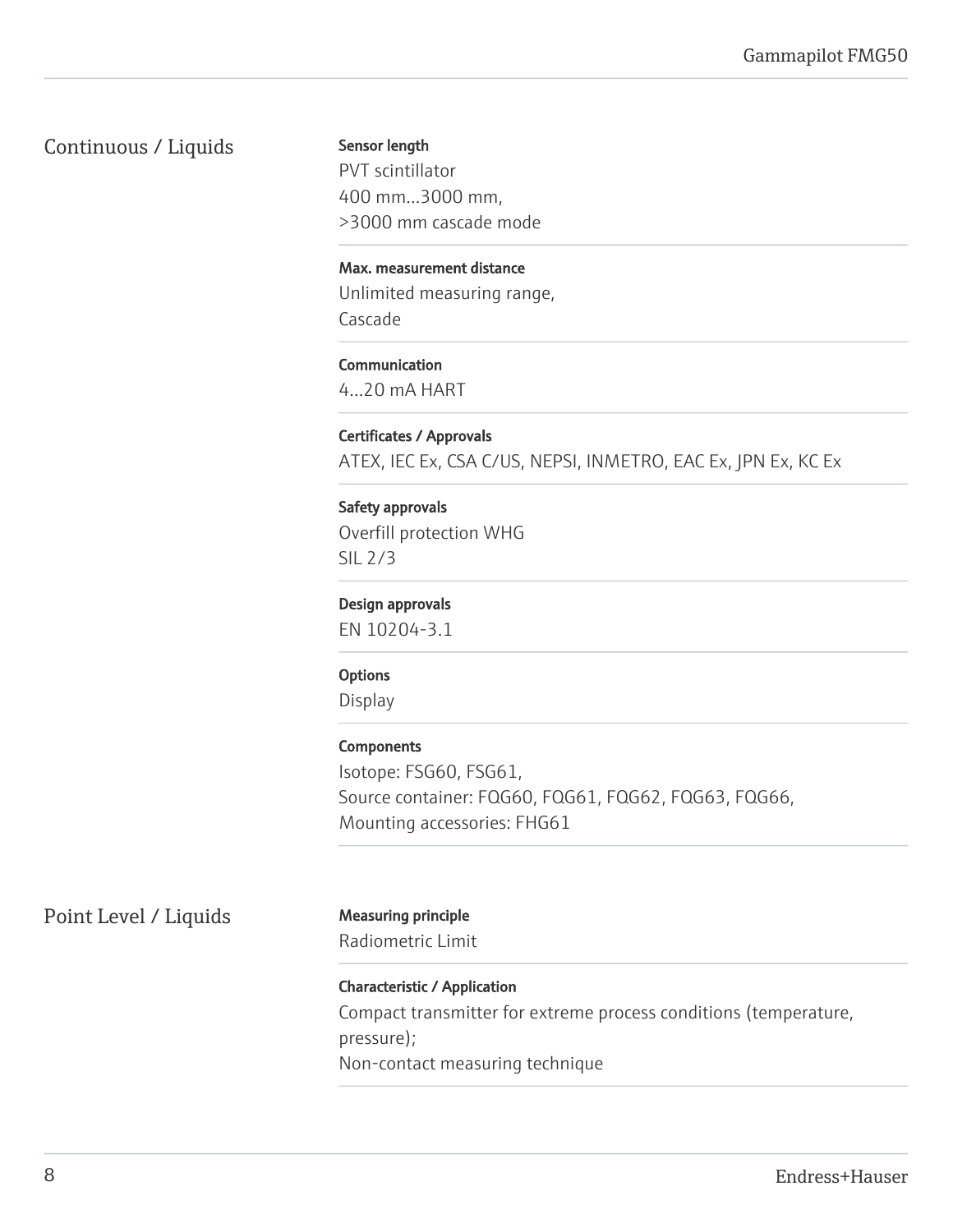### Point Level / Liquids

### Specialities

Heartbeat Technology, SIL 2/3 according to IEC 61508, Bluetooth® commissioning, operation and maintenance with the SmartBlue App

### Supply / Communication

2-wire loop powered

### Ambient temperature

-40 °C...+80 °C, (-40 °F...+176 °F)

### Process temperature

Any

#### Process pressure absolute / max. overpressure limit

Any

### Main wetted parts

Non-contact

### Process connection

Non-contact

### Sensor length

PVT scintillator: 200 mm...400 mm, NAI scintillator: 50 x 50 mm, 50 x 100 mm

### Communication

4...20 mA HART

### Certificates / Approvals

ATEX, IEC Ex, CSA C/US, NEPSI, INMETRO, EAC Ex, JPN Ex, KC Ex